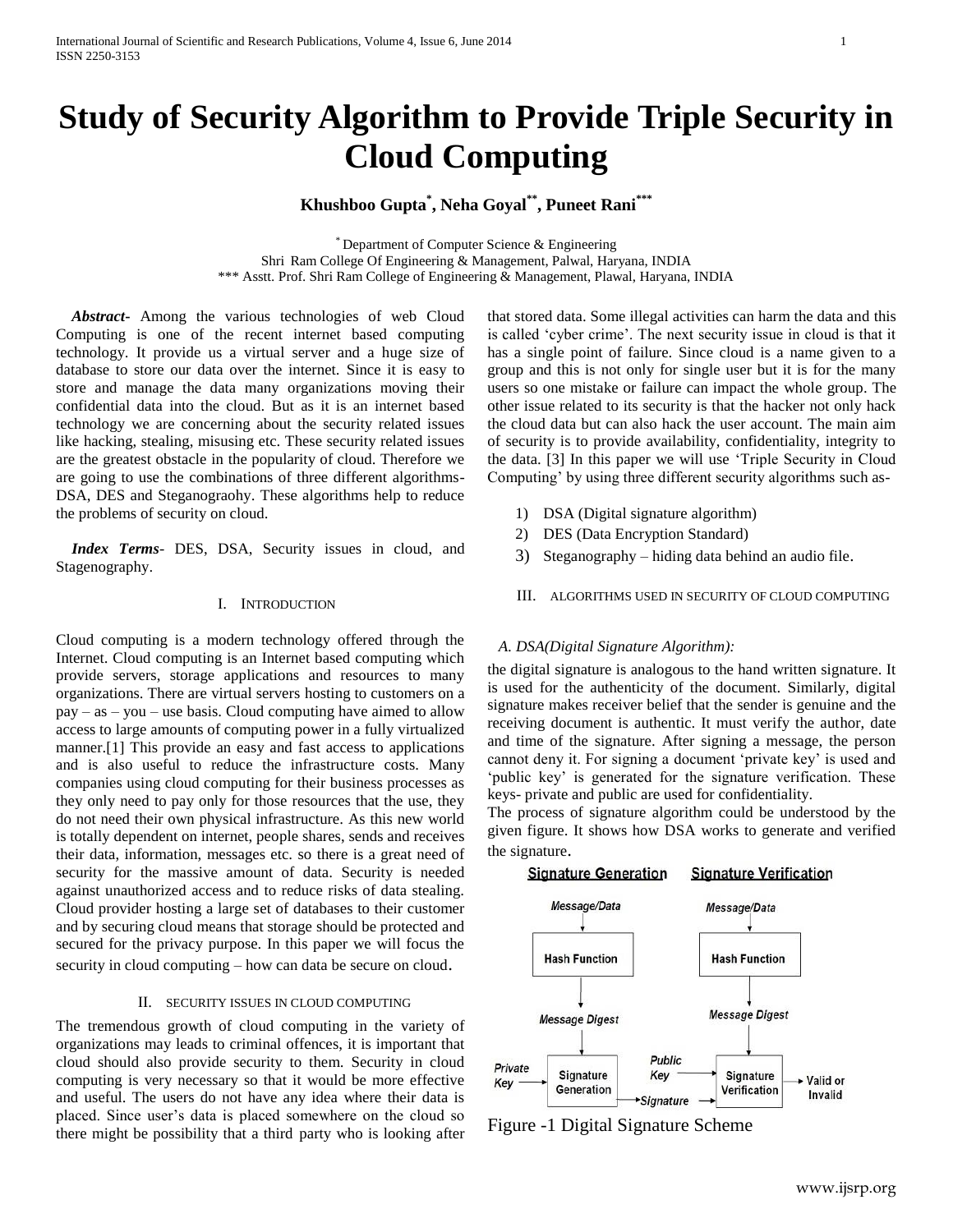In digital signature, the private and public keys of sender are used. The sender uses their private key and the receiver uses the private key of the sender. For encryption receiver's public key is used by sender and receiver uses his own private key to decrypt. Since the message are very long, it is not easy to sign a whole document itself in this case we sign a digest of the message. A secure hash function is used to create message digest- a condensed version of data. Now the signature got verified by the receiver.

### *B. DES(Digital Encryption Standard)*

 In cryptography DES is a symmetric key algorithm which have the same key for encryption as well as for decryption. In this technique the users shared a single key. The key is kept secret and therefore it is also called as secret key algorithm. The DES is a block cipher that uses shared secret encryption. The DES can also be used for single – user encryption, such as to store files on a hard disk in encrypted form.[5]

The two main techniques used in DES are XOR operations and numerous permutations. It consists of 64 bit plaintext and 64 bit key but uses 56 bit key during execution. During DES encryption following processes is done

- $\bullet$  Initial permutation(IP)
- Key dependence Computation
- Inverse initial permutation

The encryption process is made of two permutations (P- boxes) which we call initial and final permutations and sixteen Fiestel round. Each round uses a different 48 bit round key generated from cipher key according to a predefined algorithm. Decryption is the inverse of DES encryption.[15]

# The DES Algorithm

- $\leftarrow$  16 identical rounds  $\Leftrightarrow$  Substitution and permutation
	- $\Leftrightarrow$  Each with a permuted key
- $\leftarrow$  Details
	- $\Rightarrow$  *IP* is initial permutation
	- $\Diamond$  L is left-half of message
	- $\Diamond$  R is right half of message
	- $\Diamond$   $\oplus$  is XOR
	- $\Diamond K_i$  are keys
	- $\Diamond$  f is a function (next slide)
	- $\Rightarrow IP^{-1}$  is an inverse permutation

Plaintext  $\frac{1}{1}$  $\int$  $R_1=L_0\oplus f(R_0,K_1)$  $R_{16} = L_{15} \oplus f(R_{15}, K_{16})$  $($  IP  $\cdot$  I Ciphertext

C. Diorio. Lecture 16: DES primer



# IV. STEGANOGRAPHY

 Steganography is defined as the art and science of writing hidden messages in such a way that no one else apart from the intended recipient knows the existence of the message.[7] It is a technology in network security to hide the message behind an audio, text, object and image. The message could only be read by sender and receiver. It **protects** the message from the third person (hacker) or from unauthorized access. Steaganography term is dissimilar to the cryptography. In cryptography the hacker could recognize the encrypted data by decrypting it using different decrypting methods but this could not be

happen in steganography where data is hidden behind a file. The hacker find it a useless data for himself. Fragile and robust are two types of steganography.

There are different methods used in steganography are such as:

- i. Hiding messages behind text file.
- ii. Hiding messages behind an image.
- iii. Hiding messages behind an audio file. Hiding messages behind video file.

In this paper we are using the method iii. With the tremendous advancement in digital signal processing use of internet computing power, steganography has gone digital.[9]

# V. PROPOSED WORK

In our proposed work we are going to reduce the security threats on cloud. In this the three algorithms DSA, DES and staeganography(hiding data behind an audio file) is used together. To implement these algorithms we use .net framework as a platform. The software requirements for the implementation are:

- Microsoft Visual studio 2008
- Windows XP operating System
- MS- Office
- The hardware requirements are:
	- One computer with 2 GB of memory
	- 80 GB hard disk space
	- An Intel Premium Core 2 Duo based computer **Sender**



Figure- 3 Proposed Work Design **Reciever**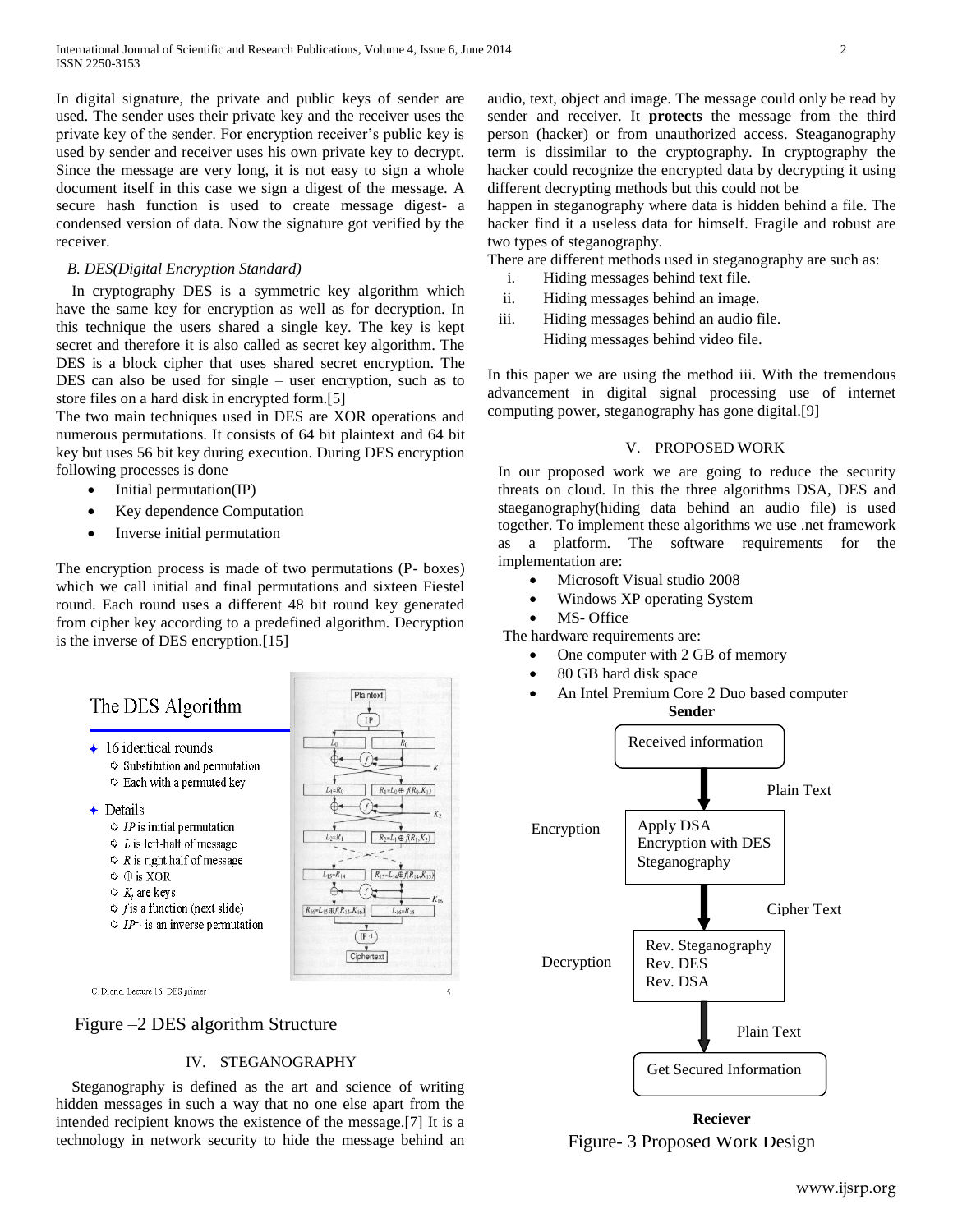

Figure 4- sending routing information

| Input-Output Files |               |                      |       |        |                      | PDF Signature MetaData       |                                                       |         |
|--------------------|---------------|----------------------|-------|--------|----------------------|------------------------------|-------------------------------------------------------|---------|
| Source: 4 Would    |               |                      |       |        | <b>Browne</b><br>is. | Author.                      |                                                       |         |
|                    |               | Taget C Clinto_DSApd |       |        | - from               | Téx<br>Subject               |                                                       |         |
| Ptx File:          |               |                      |       |        |                      | Keywords                     |                                                       |         |
| Cettlicate         |               | clost2ph             |       |        | <b>Browns</b>        | Creatur                      |                                                       |         |
| <b>Password</b>    | <b>CARDON</b> |                      |       |        |                      | Producer                     |                                                       |         |
|                    |               |                      |       |        |                      |                              | Spratue Contents Signature Type<br>@ Custom @ Default | Disable |
| Signature Foston   | ×             | $+100$               | $x_3$ | $-250$ |                      | Reason                       |                                                       | Ð       |
|                    | ¥             | 100                  | Y١    | 150    |                      | Cartact                      |                                                       | Ð       |
|                    |               |                      |       |        |                      | Location                     |                                                       | 四       |
|                    |               |                      |       |        |                      | Check to make valde agrature |                                                       |         |
|                    |               |                      |       |        | lign.                |                              |                                                       |         |
|                    |               |                      |       |        |                      |                              |                                                       |         |
|                    |               |                      |       |        |                      |                              |                                                       |         |
|                    |               |                      |       |        |                      |                              |                                                       |         |
|                    |               |                      |       |        |                      |                              |                                                       |         |

Figure 5- Creating Signed Document



Figure 6- Encryption of signed document

| a PileTexto-Hide Message Behind Audio And Image |                     |                         |                       |                         | <b>ACTIVITY</b> |
|-------------------------------------------------|---------------------|-------------------------|-----------------------|-------------------------|-----------------|
| 122                                             |                     |                         |                       |                         |                 |
|                                                 | $\frac{000}{000}$ o |                         | 8880                  |                         |                 |
|                                                 | <b>OOC</b>          |                         | 3000                  |                         |                 |
|                                                 |                     |                         |                       |                         |                 |
|                                                 |                     |                         |                       |                         |                 |
|                                                 |                     |                         |                       |                         |                 |
| Key Files                                       |                     |                         |                       |                         |                 |
|                                                 |                     |                         |                       |                         | Add             |
|                                                 |                     |                         |                       |                         |                 |
|                                                 |                     | $\overline{a}$          |                       | $\boxed{3}$             | Remove          |
| Hde   Edract                                    |                     |                         |                       |                         |                 |
|                                                 |                     |                         |                       |                         |                 |
|                                                 |                     |                         |                       |                         |                 |
|                                                 |                     |                         |                       |                         |                 |
|                                                 |                     |                         |                       |                         |                 |
| Carrier Files                                   |                     | Required Carrier Units: | unknown               | Available Carrier Units |                 |
| Original Name                                   | New Name            | Carter Units            | Useable Carrier Units |                         |                 |
|                                                 |                     |                         |                       |                         | unknown<br>Add  |
|                                                 |                     |                         |                       |                         | Renove          |
|                                                 |                     |                         |                       |                         |                 |
|                                                 |                     |                         |                       |                         |                 |
|                                                 |                     |                         |                       |                         |                 |
|                                                 |                     |                         |                       |                         |                 |
| Message                                         |                     |                         |                       |                         |                 |
|                                                 |                     |                         |                       |                         |                 |
| G För                                           |                     |                         |                       |                         | Browse.         |
|                                                 |                     | Aadhar Card Number      |                       | + Hide Message          |                 |

# Figure 6- Hiding data behind an audio and image

# VI. CONCLUSION AND FUTURE SCOPE

In this paper we implements Digital signature Algorithm, Data Encryption Standard and Steganography to improve the security in cloud computing. We find that the Time complexity is high because it is a one by one process but in future this time complexity could be reduced. We try to improve the time complexity by using other security algorithms.

#### ACKNOWLEDGMENT

We are thankful to our Principal **Dr. S.K Gupta** for providing facilities to wards carrying out this work. We acknowledge the diligent efforts of our head of department **Mr. Dinesh Sorout** in assisting us towards of this idea.

#### **REFERENCES**

- [1] Amanpreet kaur & Gaurav Raj,"Secure Broker Cloud Computing paradigm Using AES And Selective AES Algorithm" in International Journal of Advanced Research in Computer Science and Software Engineering ISSN:2277 128X, Volume 3, Issue 3, March 2013.
- [2] M. Vijayapriya, "Security algorithm In Cloud Computing: Overview"/ International Journal of Computer Science & Engineering Technology(IJCSET)
- [3] Rashmi Nigoti, Manoj Jhuria & Dr. Shailendra Singh," A Survey of Cryptographic algorithms for Cloud Computing. In International Journal of Emerging Technologies in Computational and Applied Sciences(IJETCAS), ISSN(print) 2279-0047, ISSN(online):2279-0055.
- [4] B.Arun & S,K. Prashanth, " Cloud Computing Security Using Secret Sharing Algorithm" in Indian Journal of Research, ISSN- 2250-1991, Volume:2|Issue: 3| March 2013.
- [5] Neha & Gurpeet Kaur, " Implementing DES Algorithm in Cloud for Data Security", VRSD-IJCSIT, Vol.2(4),2012,316-321.
- [6] Kevin Hamlen, Murat Kantarcioglu, Latifur Khan & Bhavani Thuraisingham, "Security Issues for Cloud Computing" in International Journal of Information Security and Privacy, 4(2),39-51, April-June 2010.
- [7] Ew Approach to Hide Text in Images Using Steganography" in International Journal of advanced Research in Computer Science and software Engineering, ISSN:2277 128X, Volume 3, Issue 4, April 2013.
- [8] V.K. Zadiraka & A. M. Kudin, " Cloud Computing In Cryptography And Steganography", in Cybermetics and Systems Analysis, Vol. 49, No. 4, July-2013, UDC 681,3;519,72;003,26.